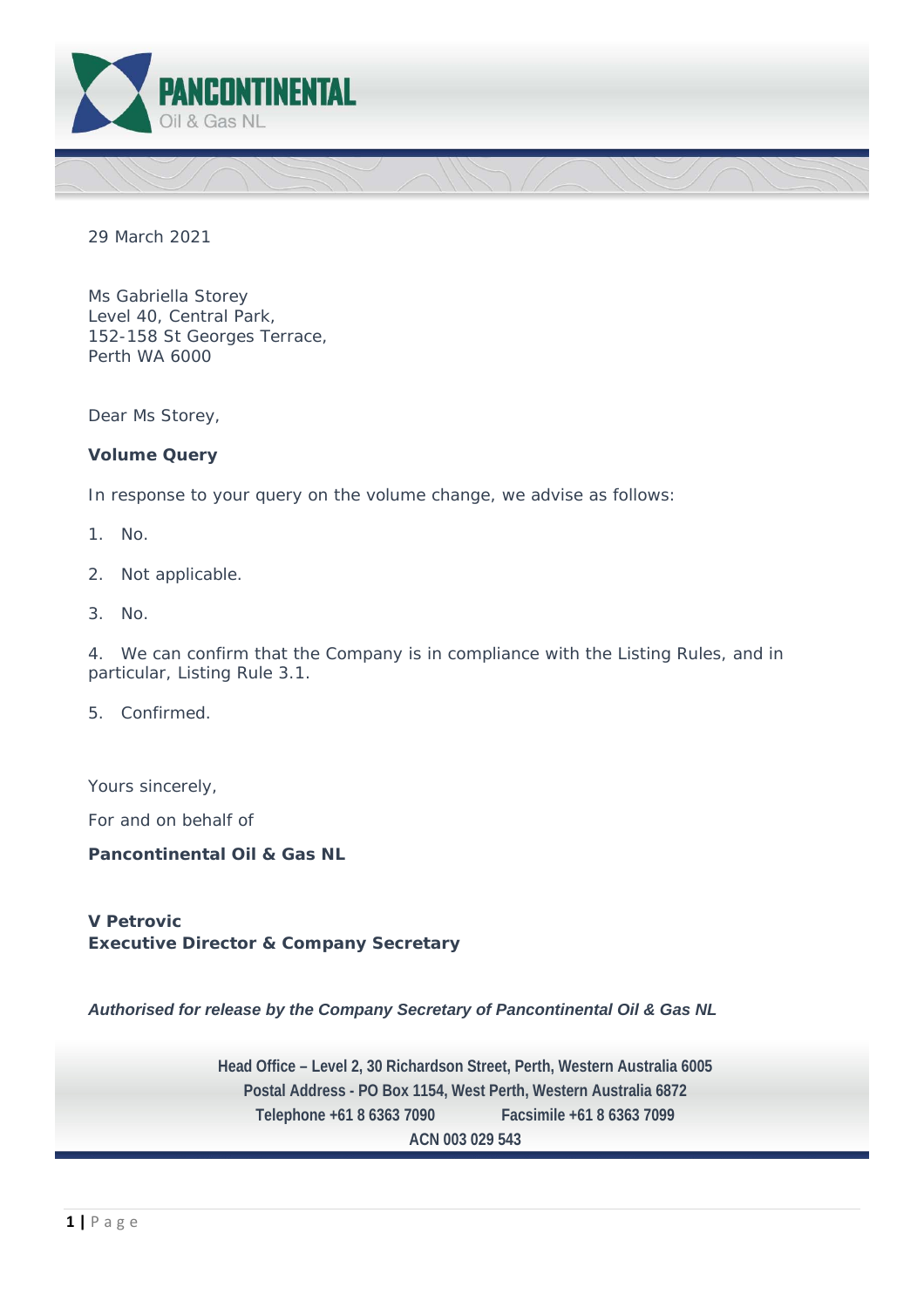

29 March 2021 Reference: 32958

Ms Vesna Petrovic Company Secretary Pancontinental Oil & Gas NL Level 2, 30 Richardson Street WEST PERTH WA 6005

By Email: vesna@pancon.com.au

Dear Ms Petrovic

#### **Pancontinental Oil & Gas NL ('PCL'): Volume - Query**

ASX refers to the significant increase in the volume of PCL's securities traded today, Monday 29 March 2021.

#### **Request for information**

In light of this, ASX asks PCL to respond separately to each of the following questions and requests for information:

- 1. Is PCL aware of any information concerning it that has not been announced to the market which, if known by some in the market, could explain the recent trading in its securities?
- 2. If the answer to question 1 is "yes".
	- (a) Is PCL relying on Listing Rule 3.1A not to announce that information under Listing Rule 3.1? Please note that the recent trading in PCL's securities would suggest to ASX that such information may have ceased to be confidential and therefore PCL may no longer be able to rely on Listing Rule 3.1A. Accordingly, if the answer to this question is "yes", you need to contact us immediately to discuss the situation.
	- (b) Can an announcement be made immediately? Please note, if the answer to this question is "no", you need to contact us immediately to discuss requesting a trading halt (see below).
	- (c) If an announcement cannot be made immediately, why not and when is it expected that an announcement will be made?
- 3. If the answer to question 1 is "no", is there any other explanation that PCL may have for the recent trading in its securities?
- 4. Please confirm that PCL is complying with the Listing Rules and, in particular, Listing Rule 3.1.
- 5. Please confirm that PCL's responses to the questions above have been authorised and approved under its published continuous disclosure policy or otherwise by its board or an officer of PCL with delegated authority from the board to respond to ASX on disclosure matters.

#### **When and where to send your response**

This request is made under Listing Rule 18.7. Your response is required as soon as reasonably possible and, in any event, by no later than **12:00 PM AWST Monday, 29 March 2021**. You should note that if the information requested by this letter is information required to be given to ASX under Listing Rule 3.1 and it does not fall within the exceptions mentioned in Listing Rule 3.1A, PCL's obligation is to disclose the information